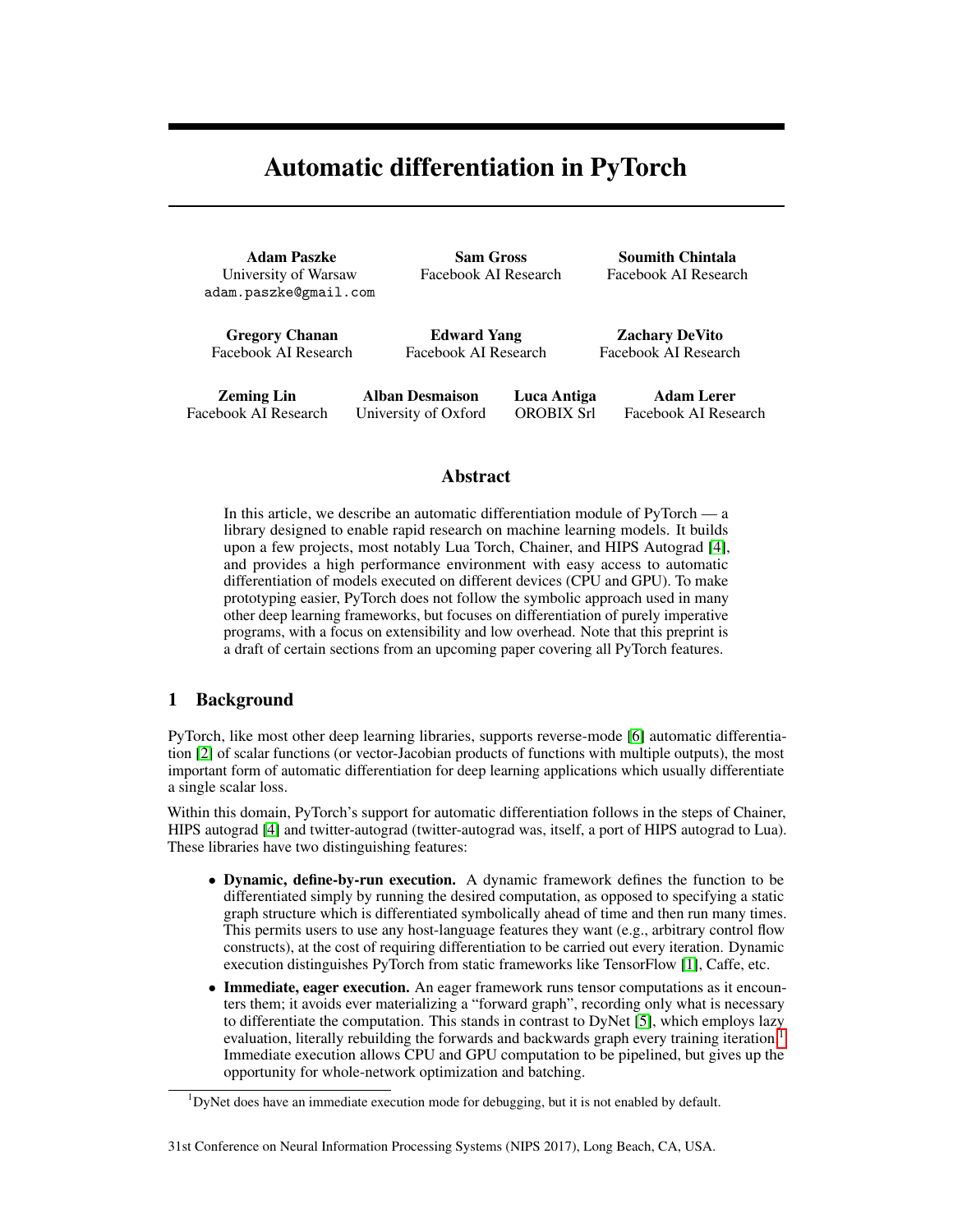Although PyTorch's support for automatic differentiation was heavily inspired by its predecessors (especially twitter-autograd and Chainer), it introduces some novel design and implementation choices, which make it the one of the fastest implementations among automatic differentiation libraries supporting this kind of dynamic eager execution:

- In-place operations. In-place operations pose a hazard for automatic differentiation, because an in-place operation can invalidate data that would be needed in the differentiation phase. Additionally, they require nontrivial tape transformations to be performed. PyTorch implements simple but effective mechanisms that address both of these problems. They are described in more detail in Section [3.1.](#page-2-0)
- No tape. Traditional reverse-mode differentiation records a tape (also known as a Wengert list) describing the order in which operations were originally executed; this optimization allows implementations to avoid a topological sort. PyTorch (and Chainer) eschew this tape; instead, every intermediate result records only the subset of the computation graph that was relevant to their computation. This means PyTorch users can mix and match independent graphs however they like, in whatever threads they like (without explicit synchronization). An added benefit of structuring graphs this way is that when a portion of the graph becomes dead, it is automatically freed; an important consideration when we want to free large memory chunks as quickly as possible.
- Core logic in C++. PyTorch started its life as a Python library; however, it quickly became clear that interpreter overhead is too high for core AD logic. Today, most of it is written in C++, and we are in the process of moving core operator definitions to C++. Carefully tuned C++ code is one of the primary reasons PyTorch can achieve much lower overhead compared to other frameworks.

```
from torch.autograd import Variable
x, prev_h = Variable(torch.randn(1, 10)), Variable(torch.randn(1, 20))
W_h, W_x = Variable(torch.randn(20, 20)), Variable(torch.randn(20, 10))
i2h = \text{torch.matmul}(W_x, x.t())h2h = \text{torch.matmul}(W_h, prev_h.t())(i2h + h2h) .tanh() .sum() .backward()
```
<span id="page-1-0"></span>Figure 1: An example use of PyTorch's automatic differentation module (torch.autograd).

# 2 Interface

Figure [1](#page-1-0) gives a simple example of automatic differentiation in PyTorch. You write code as if you were executing tensor operations directly; however, instead of operating on Tensors (PyTorch's equivalent of Numpy's nd-arrays), the user manipulates Variables, which store extra metadata necessary for AD. Variables support a backward() method, which computes the gradient of all input Variables involved in computation of this quantity.

By default, these gradients are accumulated in the grad field of input variables, a design inherited from Chainer. However, PyTorch also provides a HIPS autograd-style functional interface for computing gradients: the function torch.autograd.grad( $f(x, y, z)$ ,  $(x, y)$ ) computes the derivative of f w.r.t. x and y only (no gradient is computed for z). Unlike the Chainer-style API, this call doesn't mutate .grad attributes; instead, it returns a tuple containing gradient w.r.t. each of the inputs requested in the call.

Variable flags It is important to not compute derivatives when they are not needed. PyTorch, following Chainer, provides two facilities for excluding subgraphs from derivative computation: the "requires grad" and "volatile" flags. These flags obey the following rules: If *any* input Variable is volatile, the output is volatile. Otherwise, if *any* input Variable requires grad, the output requires grad. Additionally, having volatile set, implies that "requires grad" is unset. If an operation wouldn't require grad, the derivative closure is not even instantiated. The volatile flag makes it easy to disable differentiation (e.g., when running a model for inference, ones does not have to set "requires grad" to false on each parameter).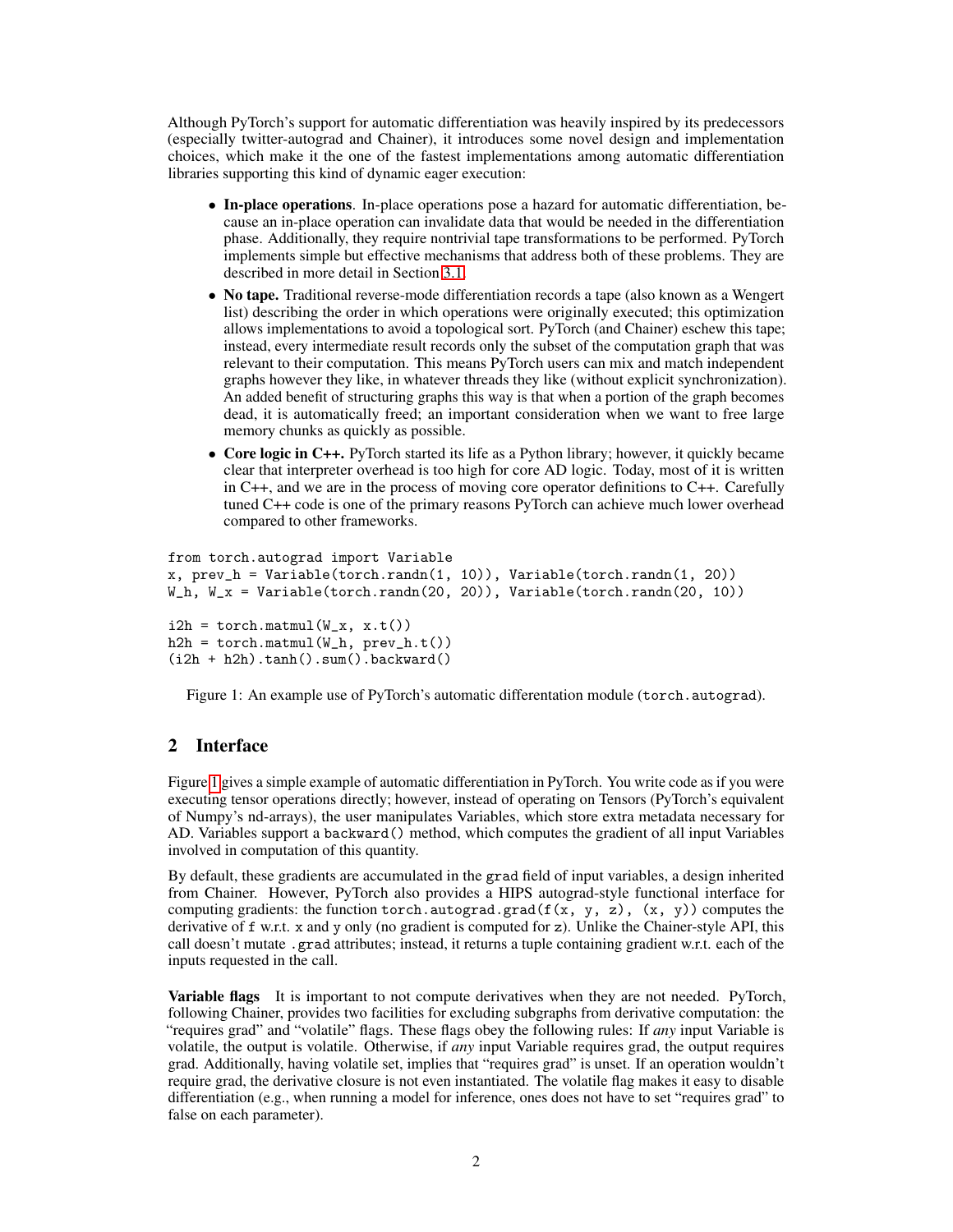Hooks One downside of automatic differentiation is that the differentiation is relatively opaque to users: unlike the forward pass, which is invoked by user-written Python code, the differentiation is carried out from library code, which users have little visibility into. To allow users to inspect gradients, we provide a hooks mechanism to allow users to observe when the backwards of a function is invoked: x.register\_hook(lambda grad: print(grad)). This code registers a hook on x, which prints the gradient of x whenever it is computed. A hook callback can also return a new gradient which is used in place of the original gradient; this capability has proven to be useful for metalearning and reinforcement learning.

Extensions PyTorch users can create custom differentiable operations by specifying a pair of forward and backward functions in Python. The forward function computes the operation, while the backward method extends the vector-Jacobian product. This can be used to make arbitrary Python libraries (e.g., Scipy [\[3\]](#page-3-5)) differentiable (critically taking advantage of PyTorch's zero-copy NumPy conversion).

# 3 Implementation

Internally, a Variable is simply a wrapper around a Tensor that also holds a reference to a graph of Function objects. This graph is an immutable, purely functional representation of the derivative of computed function; Variables are simply mutable pointers to this graph (they are mutated when an in-place operation occurs; see Section [3.1\)](#page-2-0).

A Function can be thought of as a closure that has all context necessary to compute vector-Jacobian products. They accept the gradients of the outputs, and return the gradients of the inputs (formally, the left product including the term for their respective operation.) A graph of Functions is a single argument closure that takes in a left product and multiplies it by the derivatives of all operations it contains. The left products passed around are themselves Variables, making the evaluation of the graph differentiable.

Memory management The main use case for PyTorch is training machine learning models on GPU. As one of the biggest limitations of GPUs is low memory capacity, PyTorch takes great care to make sure that all intermediate values are freed as soon as they become unneeded. Indeed, Python is well-suited for this purpose, because it is reference counted by default (using a garbage collector only to break cycles).

PyTorch's Variable and Function must be designed to work well in a reference counted regime. For example, a Function records pointers to the Function which *consumes* its result, so that a Function subgraph is freed when its retaining output Variable becomes dead. This is opposite of the conventional ownership for closures, where a closure retains the closures it invokes (a pointer to the Function which *produces* its result.)

Another challenge is avoiding reference cycles. A naıve implementation of automatic differentiation can easily introduce such cycles (e.g. when a differentiable function would like to save a reference to its output). PyTorch breaks them by recording not a full-fledged variable, but instead a "saved variable", which omits a pointer to the Function in such cases.

C++ operators We have found that even though it is possible to express all operations in Python using the extension API, they suffer from high interpreter overhead. Moving operators to  $C++$  reduces the overhead and lowers the latency a single differentiable operation dispatched form Python to as few as 3.4us, compared to 1.7us for tensor operation. An additional benefit is that one can have multiple threads executing them in parallel (in contrast to Python, which limits parallelism due to the GIL). This is especially important in context of multiple GPUs, which cannot be saturated by a single CPU thread.

#### <span id="page-2-0"></span>3.1 Supporting in-place operations

Frequently, users of PyTorch wish to perform operations *in-place* on a tensor, so as to avoid allocating a new tensor when it's known to be unnecessary. Intuitively, an in-place operation is equivalent to its corresponding non-inplace operation, except that the Variable which is modified in-place has its computation history "rebased" to point to the derivative of the in-place operator, instead of its